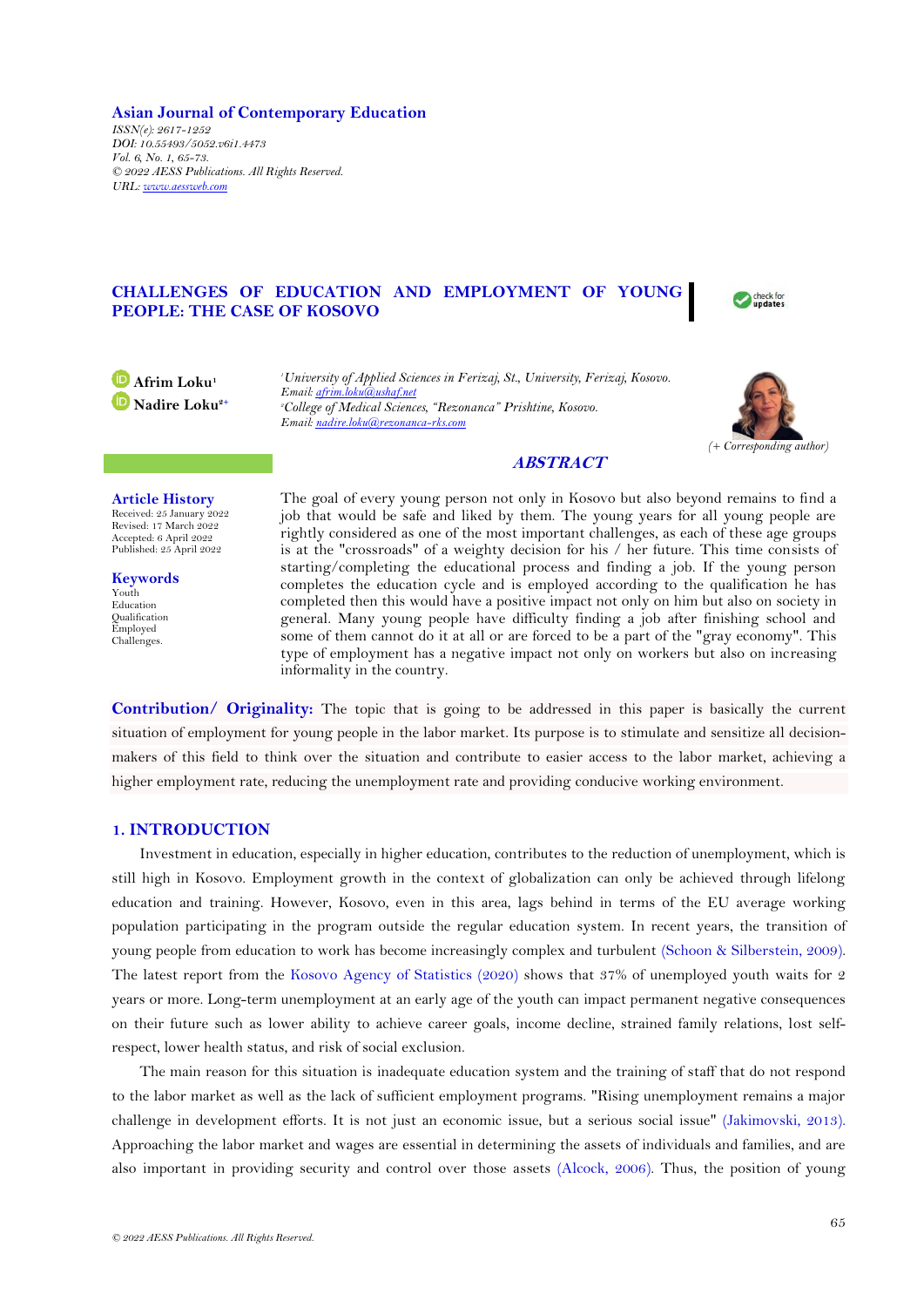people in the labor market is the main determinant of their wealth or poverty, so research shows that the status of young people, in this case, differs significantly from that of employed individuals. Wages from paid work are the largest source of income, while lack of income is the leading cause of poverty [\(Sutherland, Sefton, & Piachaud,](#page-8-3)  [2003\)](#page-8-3). Changes in employment status or income are the leading cause of movement in or out of poverty [\(Jenkins &](#page-8-4)  [Rigg, 2001\)](#page-8-4). The number of employees in a family is the most important indicator of the poverty rate of all family members, including children, but lifelong employment affects the post-retirement poverty rate. The challenges that young people has faced after the year 2000, are more complex and different compared to their predecessors. Coles speaks of a prolonged and broken transition in which the economic independence of young people from their parents lasts longer [\(Coles, 1995\)](#page-7-1). Insufficient stakeholders' initiatives have resulted in poor performance in youth employment.

### *1.1. Hypothesis*

- Young people have disadvantage in the labor market.
- The transition to adult independence continued from the mid-twenties to the mid-thirties.
- Long-term unemployment compels them to postpone important commitments for both the individuals and the society.

## **2. METHODOLOGY**

The basic methodology applied in this research consists of the knowledge obtained through the analysis of the study conducted, and from previous statistical data and other research. Field survey on "Youth trends in Kosovo" was done in November 2021 to collect data. It was conducted through direct contact with several young people observing pandemic conditions and measures. The research sample includes 450 respondents-/adults-28). Our data was supplemented by various secondary sources from the Kosovo Agency of Statistics: employment and unemployment rate by gender and education in 2020.

Unequal opportunities to access necessary resources such as employment and education not only stimulate young people's dissatisfaction towards the existing social conditions but also increase their awareness of the importance of equal opportunities for success in education and employment. The average total risk associated with unemployment in Kosovo is still significant and unevenly distributed. Of course, most of the reasons for high unemployment are related to the economic situation in society, the characteristics of the unemployed persons – demographic, social, or economic, and the changing demand for skilled and unskilled labor.

## **3. LITERATURE REVIEW**

Many research outcomes point out the risk and negative consequences resulting from long-term unemployment and the risk of homelessness. [\(Craine, 1997;](#page-7-2) [Johnston, Mac Donald, Mason, Ridley, & Webster,](#page-8-5)  [2000;](#page-8-5) [Jones, 1997;](#page-8-6) [Webster et al., 2004;](#page-8-7) [Williamson, 1997\)](#page-8-8). Earlier, the transition from youth to adulthood would occur early in a professional career. "Now the youth labor market is very unpredictable, so the switch from the parent's home to an independent life is very precarious" [\(Giddens, 2007\)](#page-8-9).

Long-term unemployment makes young people irritated and dissatisfied, because they are forced to postpone their important decisions of their future for indefinite period of time, pertaining to both individuals and society such as marriage, births, etc. "On the one hand, the long waiting period for employment shifts the age limit for marriage, while on the other hand, in the established marital communities, it gives rise to disruption in family functions" [\(Jakimovski, 2000\)](#page-8-10). Involvement in the labor market through marginal, low-wage, precarious work under poor working conditions does not represent a dignified social inclusion [\(Atkinson, 1998;](#page-7-3) [Gallie & Paugam,](#page-8-11)  [2002\)](#page-8-11).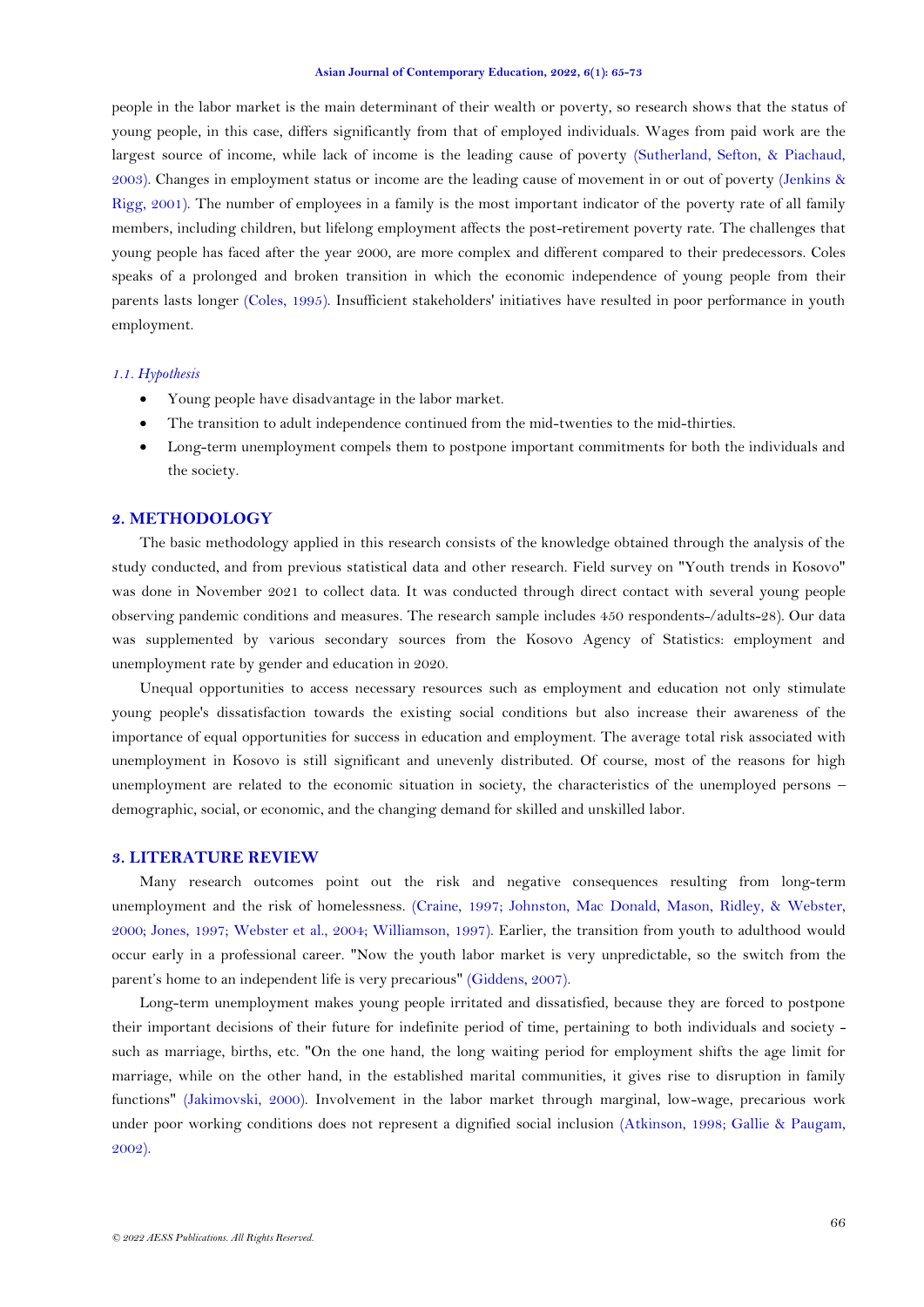### **4. RESULTS**

## *4.1. Labor Market Uncertainty*

Unemployment represents the percentage of the unemployed individuals out of the total capacity of the labor force in a given territory within a country. This economic indicator shows the level of the unused labor force in economic processes in a geographical territory. Unemployment is one of the most serious macroeconomic diseases. Rising unemployment is often seen as a sign of the economic recession phase. According to the European Union classification, unemployed are those members of the labor force who did not have a job during the week when the study was conducted, actively sought work during that week, and are ready to start a job in the next two weeks. Some of the young people who have been contacted, consider the biggest problem to have limited job opportunities as well as low income which are not enough for a solid and dignified life even if they find a job. Of course, one of the other problems that young people face is the education issue which does not provide them with a practical basis to feel confident when choosing a job.

Young people, even if they have graduated from college, face difficulty to find work in the profession corresponding to their academic qualification, so they work everywhere for very little money. This situation discourages the young people and makes them demotivated and depressed; resultantly, they seek salvation abroad for better opportunities. For most of the people living in Kosovo society, wages are their main source of income. Thus, access to the labor market and the wages they receive are essential not only in determining the assets of individuals and families but also very important in securing and controlling these assets. The position of young people in the labor market is the main determinant of their wealth or poverty, and the survey shows that in this case the position of unemployed young people differs significantly from those who are employed.

<span id="page-2-0"></span>**Table 1.** Rate and structure of unemployed youth (age 16-28 years) in Kosovo.

| The unemployment rate of young people (16-28 years old)                                 | $30.2\%$ |
|-----------------------------------------------------------------------------------------|----------|
| Participation of unemployed young people in the total number of unemployed individuals  | 46.9%    |
| Participation of inactive youth in the total number of able-bodied young people (16-28) | 60.0 %   |
| years old)                                                                              |          |
| Participation of unemployed youth (16-28 years old) with a waiting period of 1 year and | 56.6%    |
| more in the total number of unemployed (16-28 years old)                                |          |
| Participation of unemployed youth (16-28) with higher and university education in the   | $20.7\%$ |
| total number of unemployed youth with higher education                                  |          |
| Participation of unemployed young people (16-28) with secondary education in the total  | $37.7\%$ |
| number of unemployed young people with secondary education                              |          |
|                                                                                         |          |

[Table 1](#page-2-0) shows that Kosovo, with an unemployment rate of 25% [\(Kosovo Agency of Statistics, 2020\)](#page-8-1) certainly does not offer good prospects for social integration of young people, especially if we take into account their unemployment rate that is 28.6%. The high percentage of unemployed people with higher education (60%), shows how much the state loses from unused investments in the new workforce for professional qualifications. Majority of the young educated generation loses the prime time of their potential and capabilities waiting for employment to serve their society and do their best. A large part of the younger generation lives with the support of the family, that is, the solidarity of parents and close relatives.

# *4.2. Young people's Expectations for Employment*

Employment, after completing education, is the goal of every adult and its achievement is related not only to economic reward and building an independent life but also to succeed in achieving a range of self-potential or selfactualization. An individual's insecurity about the future course of his / her career can take many forms. One form of uncertainty is the fear of failing to keep the current job, while the other that is of interest to us in this paper is the possibility of getting a job after finishing education.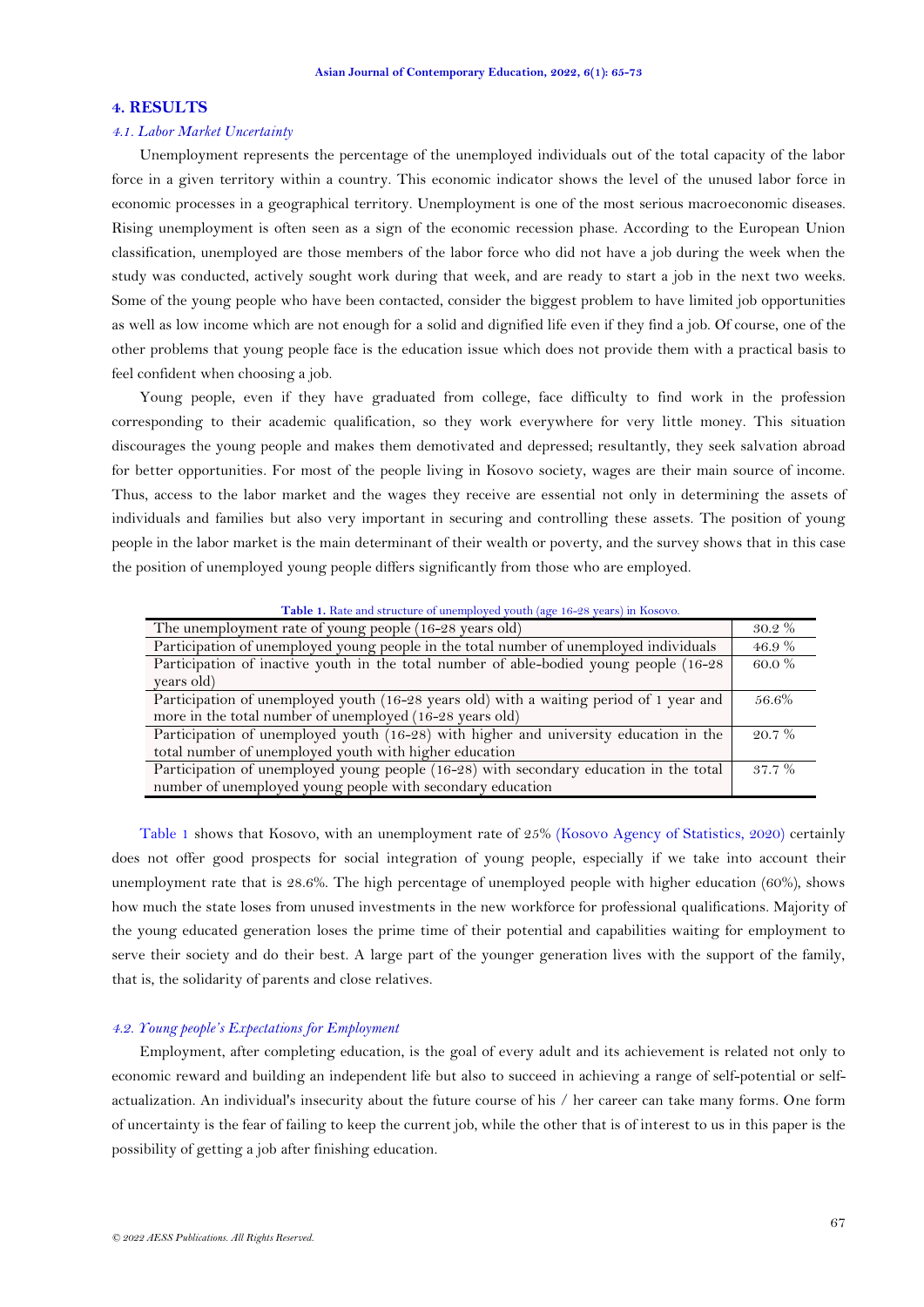#### **Asian Journal of Contemporary Education, 2022, 6(1): 65-73**

Our question to consider the thought of success in finding work after graduation was: What is your opinion on employment after graduation?

Expected answers are grouped into four categories (finding a job is difficult, finding a job is both easy and difficult, finding a job is easy and the result is that one cannot make an assessment). The participation of the respondents for categories is presented in the table below.

<span id="page-3-0"></span>

| Table 2. Employment after education. |                                        |       |  |  |
|--------------------------------------|----------------------------------------|-------|--|--|
| No.                                  | <b>Answers</b>                         | $\%$  |  |  |
|                                      | Finding a job is difficult             | 66.6  |  |  |
| 2                                    | Finding a job is neither easy nor hard | 20.4  |  |  |
| 3                                    | Finding a job is easy                  | 2.0   |  |  |
| $\overline{4}$                       | Cannot make an estimate                | 11.0  |  |  |
|                                      | Total                                  | 100.0 |  |  |
|                                      | Source: Survey 2021.                   |       |  |  |

**Source:** Survey 2021.

From the results of [Table 2,](#page-3-0) it can be concluded that the young people surveyed are pessimistic about finding the desired job, because two-third stated that finding work is difficult after completing education. The share of those who believe that finding a job is easy after completing education, as seen in the graph, is symbolic (2.0%). Of course, the age and level of education of young people influence the answers to this question. The statement is above average that finding employment is difficult for young people aged 25 to 28 and for those who have completed secondary education (69.1%; 71.2%).

**Table 3.** Share of youth perception for easy or difficult employment.

<span id="page-3-1"></span>

| No.            | <b>Answers</b>                                        | %     |
|----------------|-------------------------------------------------------|-------|
| $\overline{1}$ | Good position in my profession                        | 15.5  |
| $\frac{2}{3}$  | Personal effort                                       | 18.8  |
|                | The less reputable position of my profession and high | 37.1  |
|                | unemployment                                          |       |
| $\overline{4}$ | Personal shortcomings                                 | 4.4   |
| $\sqrt{5}$     | Positive changes in Kosovo                            | 24.2  |
| 6              | Total                                                 | 100.0 |
|                | $C_{\text{OIPROO}}$ , $C_{\text{HIPUON}}$ $QQQ1$      |       |

**Source:** Survey 2021.

[Table 3](#page-3-1) shows that the majority of surveyed young people who find it difficult to get a job believe that this is due to the less reputable position of their profession and high unemployment - such an attitude is present approximately among one-third of the surveyed population (37.1%). Their absence is considered a reason for their failure among 4.4% of respondents. On the other hand, those who think that they can be easily employed, look forward to their future in the positive changes that occur in Kosovo (24.2%), then consider that their effort (18.8%) will help them find work and 15.5% of respondents attributed the success in future employment to the good position of their profession. In Kosovo, there is an unfavorable social context that includes: Poor assessment of knowledge in society, diploma does not guarantee a good life at least in the country, mass enrollment in faculties, and insufficient encouragement from society.

To the question: "What is important today to have success in life?" the answers are given below i[n Table 4.](#page-3-2)

<span id="page-3-2"></span>

| <b>Table F.</b> The most important time to succeed in the according to the age of the respondents. |           |           |           |           |       |         |
|----------------------------------------------------------------------------------------------------|-----------|-----------|-----------|-----------|-------|---------|
| According to age                                                                                   | $19 - 28$ | $30 - 39$ | $40 - 49$ | $50 - 65$ | >65   | Average |
| To have skills and personal education                                                              | 26.4      | 24.6      | 19.6      | 19.3      | 12.6  | 20.6    |
| To be honest and moral                                                                             | 10.6      | 13.9      | 12.7      | 22.5      | 32.7  | 18.4    |
| To have money                                                                                      | 24.2      | 23.6      | 31.9      | 24.4      | 17.6  | 24.3    |
| Participation or connection with the government                                                    | 38.8      | 37.9      | 35.8      | 33.8      | 37.1  | 36.7    |
| Total                                                                                              | 100.0     | 100.0     | 100.0     | 100.0     | 100.0 | 100.0   |
|                                                                                                    |           |           |           |           |       |         |

**Table 4.** The most important thing to succeed in life according to the age of the respondents.

**Source:** Survey 2021.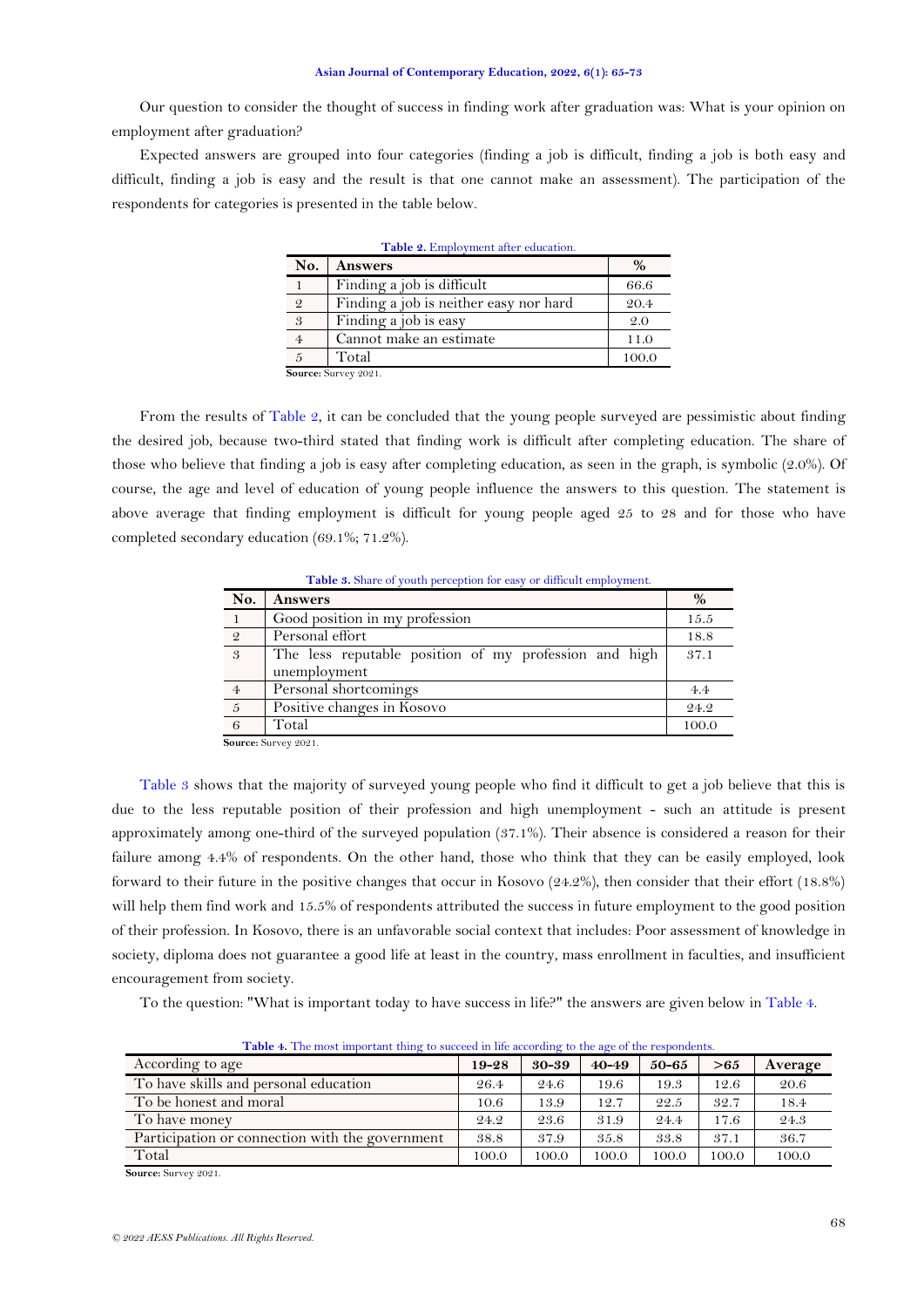#### **Asian Journal of Contemporary Education, 2022, 6(1): 65-73**

 As seen in Table 4 we can conclude that young people (19-28 years old) in Kosovo see success in their lives through their participation or connection with the government, as (38.8%) believe that success in life depends on connection or affiliation with the government. After that, (26.4%) are those who believe that their ability and education can help them in life, while (10.6%) believe that they should be honest and moral, and (24.2%) of this category think that one must have money to be successful in life.

## *4.3. Where young people prefer to work*

To the question: "Where would you like to work?" the general distribution of responses suggests that young people want to work mostly in state administration / public enterprises and abroad. [Table 5](#page-4-0) shows the results of (29%) of young people who want to work in state administration / public enterprises; (22.6%) abroad; (20.2%) in their business; (11.6%) in foreign enterprises in the country; (7.2%) in international organizations; (3.4%) in local private enterprises with another owner and (6%) are unspecified.

| No.            | <b>Answers</b>                                         | %     |
|----------------|--------------------------------------------------------|-------|
|                | In-state administration / public enterprises           | 29.0  |
| - 2            | Abroad                                                 | 22.6  |
| - 3            | In their businesses                                    | 20.2  |
| $\overline{4}$ | Foreign companies in the country                       | 11.6  |
| $\overline{5}$ | In international organizations                         | 7.2   |
| 6              | In private companies in the country with another owner | 3.4   |
|                | Unspecified                                            | 6.0   |
|                | Total                                                  | 100.0 |

<span id="page-4-0"></span>

**Source:** Survey 2021.

Certain differences in general distribution responses regarding attitudes where young people want to work are seen in terms of gender. Men prefer to work in foreign companies in the country (15.2%), in their business (19.1%), and work abroad (23.1%). Women prefer to work in state administration / public enterprises (30.8%) and international organizations (10.2%). When analyzing these responses by age of young people, it is observed that those who want to work in state administration / public enterprises, fall in the age group between 25 and 28 years (32.0%), or between 20 and 24 (30.9%). Young people surveyed between the ages of 16 and 19 (25.7%) want to work abroad, particularly, and the least interested in working abroad are the young people between the age of 25 and 28 (18.4%). The age group of 16 to 19 years (19.8%) is more interested in having their own business.

The distribution of these answers, according to educational status, again offers interesting conclusions. The most interested in employment in state administration / public enterprises are young people with higher university education and college education (40.4%), and fewer young people with primary education, which is understandable. Young people with secondary education (35.1%) and primary education (33.3%) mostly choose jobs abroad, while respondents with primary education (14.3%) choose more for work in local private companies.

<span id="page-4-1"></span>

| No.            | Answers                                                                   | %     |
|----------------|---------------------------------------------------------------------------|-------|
|                | Yes                                                                       | 31.7  |
| $\overline{2}$ | Yes, if I don't get employed according to my profession and qualification | 47.8  |
| 3              | I would not accept                                                        | 10.9  |
| $\overline{4}$ | Unspecified                                                               | 9.6   |
|                | Total                                                                     | 100.0 |
|                | Source: Survey 2021.                                                      |       |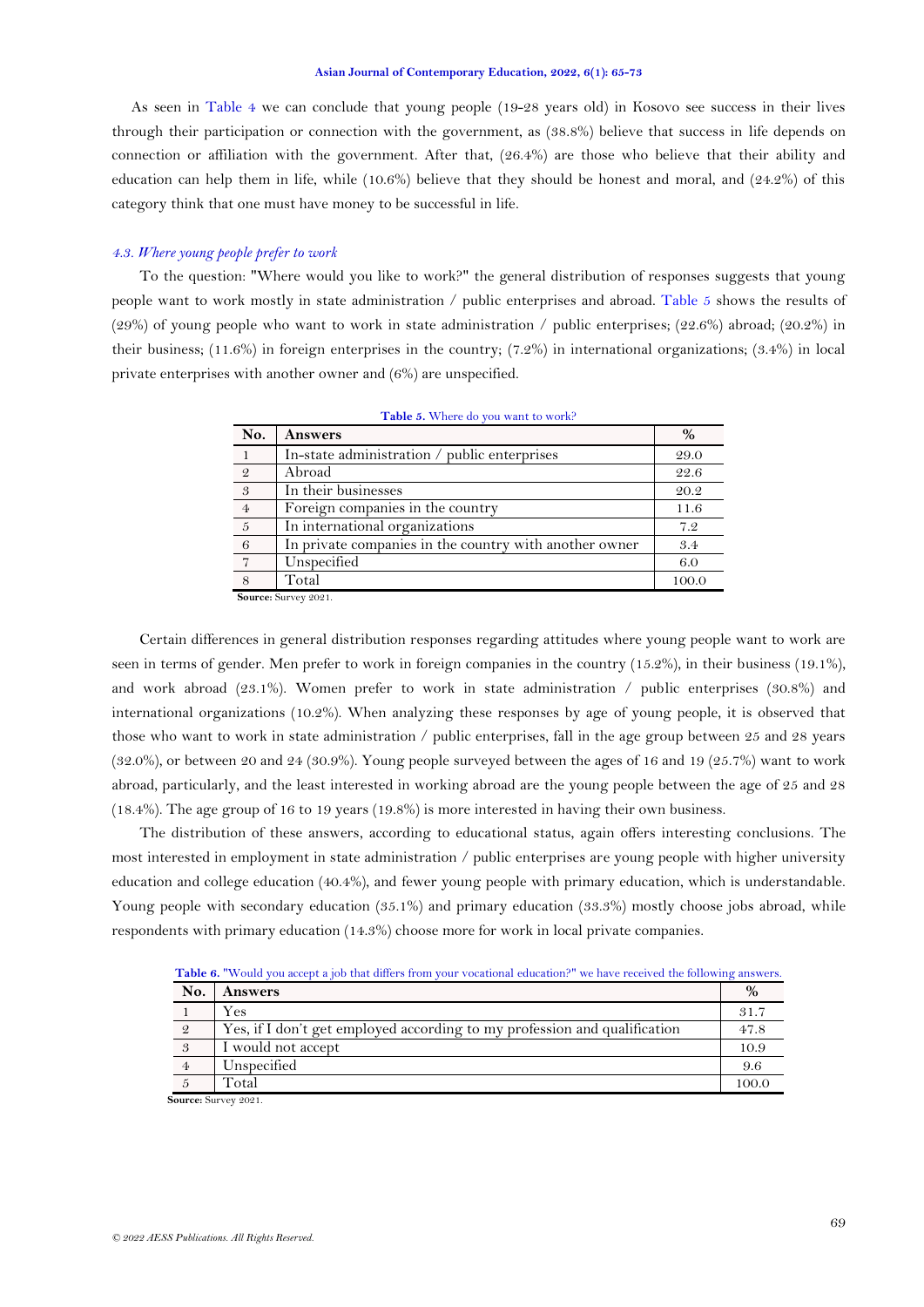### *4.4. Accepting a Job other than the Qualification*

The measures taken for the solution of the problems faced by the unemployed youngsters may vary in terms of goals, duration, providers, and stakeholders. Citizens are willing to accept a significant number of measures to improve unemployment in a variety of ways. Each category of the population, based on their experience and conviction, can assess what is most appropriate when measures are implemented to reduce unemployment.

The obtained results in [Table 6,](#page-4-1) reveal the number  $(10.9\%)$  of those who would not accept a job that differs from their professional education is quite small. On the other hand, one-third of the respondents (31.7%) think that a job that differs from their vocational education should be accepted. We can conclude that this approach is a definite solution, and such a structure of unemployed responses has been an additional solution to reducing unemployment for a long time. Therefore, we can argue that this approach requires certain behaviors, that is, to accept a job that does not correspond to vocational education, to reduce unemployment. Cross-referencing respondents' responses with their socio-demographic characteristics show some deviations in terms of age, education, and region. In terms of age, responses from respondents aged 25 to 28 are seen above average (36.7%) to accept a job that differs from their vocational education. On the other hand, among respondents aged 16 to 19, there was a sub-average statement (27.1%) for accepting a job that differs from their vocational education. Otherwise, the intersection of the answers with the education of the respondents shows a selective influence. The direction of influence moves towards reduced admission - high admission from high to low level of education. This regularity is expressed in the preference of the "Yes" modality, which is preferred by (51.8%) with completed primary education, (54.7%) with completed secondary education, (26.2%) with university and college education.

### *4.5 The Impact of Unemployment on Moving the Age Limit for Marriage and Childbirth*

Survey data presented the following overview of the overall distribution of responses provided by respondents. Based on [Table 7](#page-5-0) results, it can be seen that (63.3%) of the respondents answered that they agree (partially agree - (29.4%) and fully agree - (33.9%), that youth unemployment pushes the age limit for marriage and birth, and only - (14.4%) answered that they do not see any impact (they do not fully agree - (6.2%) and partially disagree - (8.2%). The level of education of the respondents also shows a significant correlation that is, there is a straight-line correlation between an increased level of education and consent that unemployment influences the decision to marry and have children.

<span id="page-5-0"></span>

| No.            | <b>Answers</b>                               | $\%$  |
|----------------|----------------------------------------------|-------|
|                | I completely disagree                        | 6.2   |
| 2              | I partly disagree                            | 8.2   |
| 3              | I neither agree nor disagree / I do not know | 22.3  |
| $\overline{4}$ | partially agree                              | 29.4  |
|                | I completely agree                           | 33.9  |
|                | Total                                        | 100.0 |

**Table 7.** Impact of unemployment on marriage and birth.

<span id="page-5-1"></span>**Source:** Survey 2021.

| <b>Table 8.</b> Loss of the best years in life waiting for employment. |  |  |
|------------------------------------------------------------------------|--|--|
|------------------------------------------------------------------------|--|--|

| No.            | <b>Answers</b>                       | $\frac{0}{0}$ |
|----------------|--------------------------------------|---------------|
|                | I completely disagree                | 9.4           |
| $\mathfrak{D}$ | I partly disagree                    | 7.1           |
| 3              | I agree and disagree / I do not know | 14.2          |
| $\overline{4}$ | I partially agree                    | 32.6          |
| $\overline{5}$ | I completely agree                   | 43.7          |
| 6              | Total                                | 100.0         |

**Source:** Survey 2021.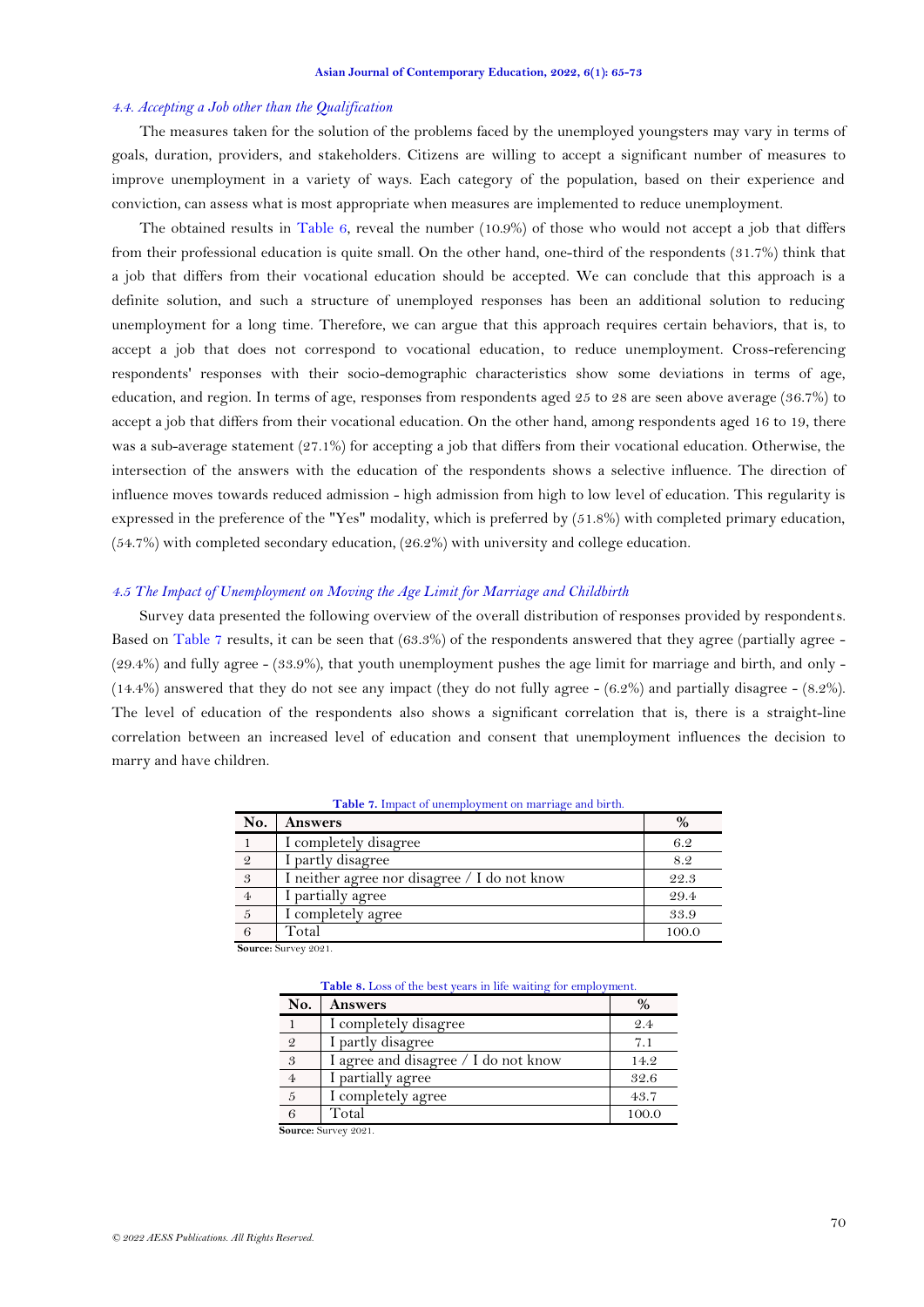### *4.6. The Impact of Unemployment on Career*

In principle, (76.3%) of respondents answered positively (43.7%) fully agreed and (32.6%) partially agreed), and (9.5%) answered that the younger generation, waiting for employment, does not suffer any impact on the loss of the best years in life. The analysis of the responses according to the socio-demographic characteristics of the respondents in [Table 8](#page-5-1) shows that they have some influence on their attitudes. Namely, young people with mainly completed secondary education (80.5%) share the opinion that the educated generation loses the best years of life, waiting for employment.

# *4.7. Why Young People Want to Leave*

The question was: "Evaluate the reasons why young people want to go abroad (1- most important and 4 - less important)". According to the order of all the answers, [Table 9](#page-6-0) shows how the meaning of the reasons is determined throughout the sample. Appropriate professional working conditions and good earnings from the point of view of young people are the most important factors of motivation to move abroad. Besides, attaining the highest standard of living is also a temptation and finally the least motivating factor is getting to know a new culture.

<span id="page-6-0"></span>

| $1 = \text{most important } 4 = \text{least important}$      |      |                  |      |                         |         |
|--------------------------------------------------------------|------|------------------|------|-------------------------|---------|
| Reason                                                       |      | $\boldsymbol{2}$ |      | $\overline{\mathbf{4}}$ | Total % |
| Good professional working conditions and good profits        | 46.0 | 32.3             | 15.6 | 6.1                     | 100.0   |
| Good conditions for development and professional advancement | 19.8 | 29.7             | 42.6 | 7.9                     | 100.0   |
| The best standard of living                                  | 37.5 | 27.6             | 25.4 | 9.5                     | 100.0   |
| Getting to know a new culture                                | 2.8  | 6.9              | 11.7 | 78.6                    | 100.0   |

**Table 9.** Reasons why young people want to go abroad (1 - most important, 4 - least important).

**Source:** Survey 2021.

From the next question, we wanted to find out how young people can be facilitated for transition, namely which resources facilitate the transition from education to work. Regarding how to facilitate the transition from education to work, we asked the following question: What can make the transition from education to work easier? (rank 1 most important to 3 - least important).

<span id="page-6-1"></span>

| $1 = \text{most important } 3 = \text{least important}$                   |      |      |      |         |
|---------------------------------------------------------------------------|------|------|------|---------|
| Ability to move from education to work                                    |      | 2    | 3    | Total % |
| It is necessary to connect educational institutions with the needs of the | 28.1 | 35.4 | 36.5 | 100.0   |
| economy                                                                   |      |      |      |         |
| It is necessary to clearly define the professions, knowledge, and skills  | 29.1 | 35.3 | 35.6 | 100.0   |
| needed for the rapid development of Kosovo                                |      |      |      |         |
| Education and work combined through work practice                         | 44.2 | 26.4 | 29.4 | 100.0   |

**Table 10.** What can make the transition easier from education to work?

**Source:** Survey 2021.

It is clear from [Table 10,](#page-6-1) the opportunities for the transition from education to work are not so important. The general distribution of answers shows that the most common answer for the transition from education to work is combined education and work through work practice, and less important is the connection of educational institutions with the needs of the economy and a clear definition of professions, knowledge, and skills needed for the rapid development of Kosovo.

Due to the incompatibility of information on the status of jobs and qualifications of the unemployed, time and effort are needed to approximate the supply of the unemployed and the demand of potential employers [\(Devine &](#page-7-4)  [Kiefer, 1990;](#page-7-4) [Ioannides & Datcher Loury, 2004;](#page-8-12) [Mortensen, 1970\)](#page-8-13).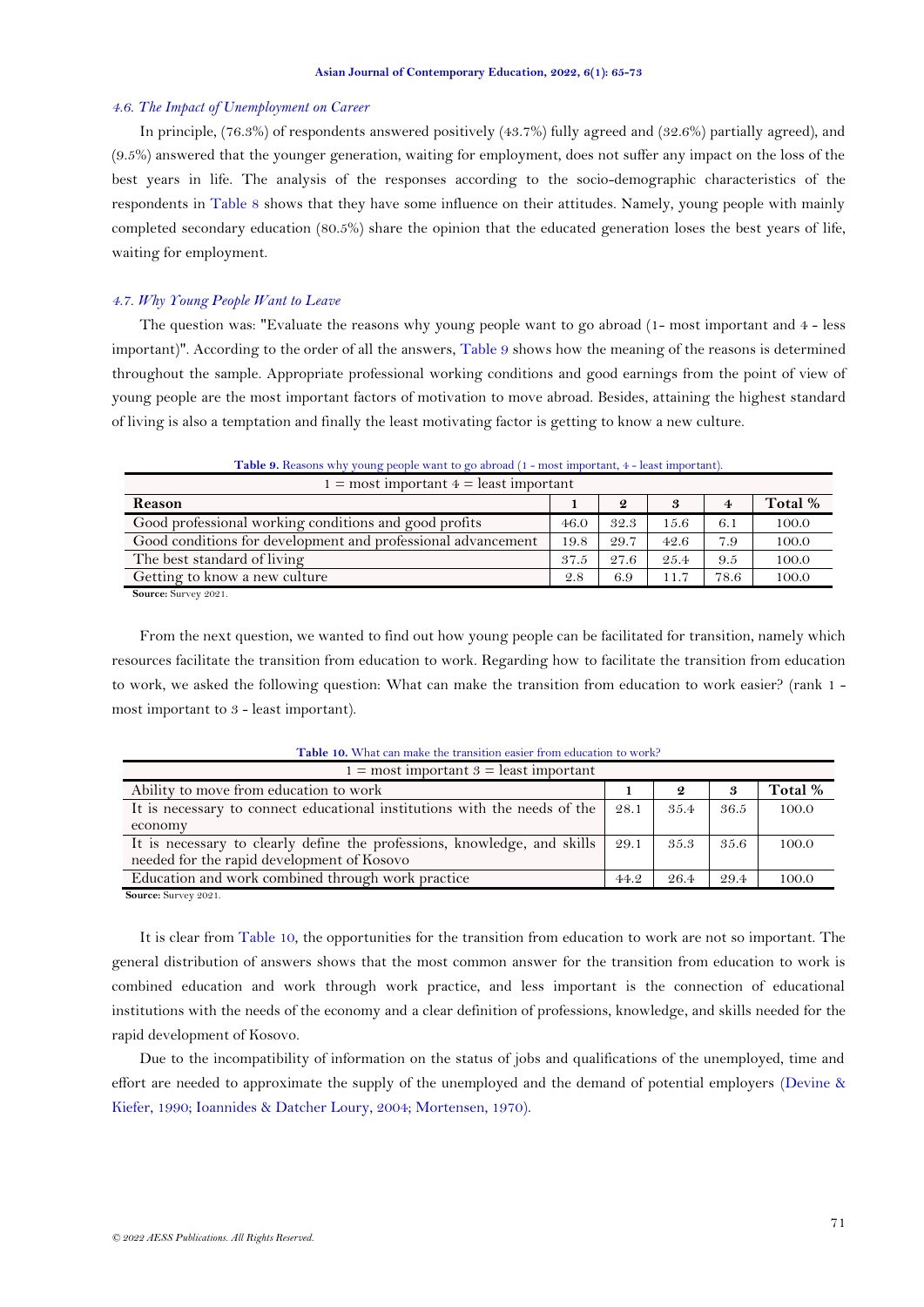### **5. CONCLUSION**

Unemployment is not present equally across all layers. It mostly affects the unskilled labor force and the young population. The overall conclusion that emerges from the survey is that young people consider employment after graduation to be very difficult (66.6%).

The most common reasons for hard employment are poor occupation and a high unemployment rate. Uncertainty due to lack of work has negative consequences on the lives of individuals.

Job insecurity is also linked to the delay of important functions that are pivotal both for individuals and society - marriage and family formation. In this regard, (63.3%) of respondents stated that unemployment shifts the age limit for getting married and giving birth. The difficult employment of young people means problems at the individual level and costs to society.

While the most significant individual problems can be declared: frustrations and anxieties, postponing marriage and starting a family, consequences in the lifetime perspective, unused knowledge and skills, low earnings in professional life, and social exclusion.

Due to the long waiting period for employment and the inability of young people to get married and have children, society's problems and costs include negative success in demographic policy, low contribution, and lack of energy utilization and creative skills of the new workforce and potential movement abroad from new and professional staff.

This research, as well as the previous researches in this field, confirm that young people would accept a job that differs from their professional qualifications (31.7%) and (47.8%) decide to "Yes" if they cannot be employed according to professional qualifications.

Most of the young people want to work in state administration / public enterprises  $(29%)$  and abroad  $(22.6%)$ . Conducive working environment and attractive salary package are the key factors to move abroad. According to the survey, the easiest way to switch from education to work is combined education and work through practice and professional training for specific groups and segments focusing more on career development and job search skills.

It is suggested that reforms in the education system must be harmonized with the needs of the labor market in Kosovo and the European Union. The construction of relevant modalities and parameters for measuring the quality of results of educational institutions should be considered a key element in the overall reform of the education system in the country. We can also rightly conclude that offering an attractive environment for investment should be the first and foremost priority at this time to reduce the high unemployment rate and create employment prospects for the new generations entering the market work. The government should establish the development strategy, the relevant employment policy and assess to what extent the existing economic policies are in line with this primary goal.

**Funding:** This research is supported by the University of Applied Sciences in Ferizaj (Grant number: 98400).

**Competing Interests:** The authors declare that they have no competing interests.

**Authors' Contributions:** Both authors contributed equally to the conception and design of the study.

# **REFERENCES**

<span id="page-7-0"></span>Alcock, P. (2006). *Understanding poverty* (3rd ed.). New York: Oxford University Press.

- <span id="page-7-3"></span>Atkinson, A. B. (1998). *Social exclusion, poverty and unemployment. In A.B. Atkinson and J. Hills (Ed.), Exclusion, Employment and opportunity, CASE Paper No. 4*. London: CASE.
- <span id="page-7-1"></span>Coles, B. (1995). *Youth, youth transitions and social policy*. London: UCL Press.
- <span id="page-7-2"></span>Craine, S. (1997). *The black magic roundabout: Cyclical transitions, social exclusion and alternative careers. In R. Mac Donald (Ed.), Youth, the 'underclass' and social exclusion*. London: Routledge.

<span id="page-7-4"></span>Devine, T., & Kiefer, N. (1990). *Empirical labor economic: The search approach*. New York: Oxford University Press.